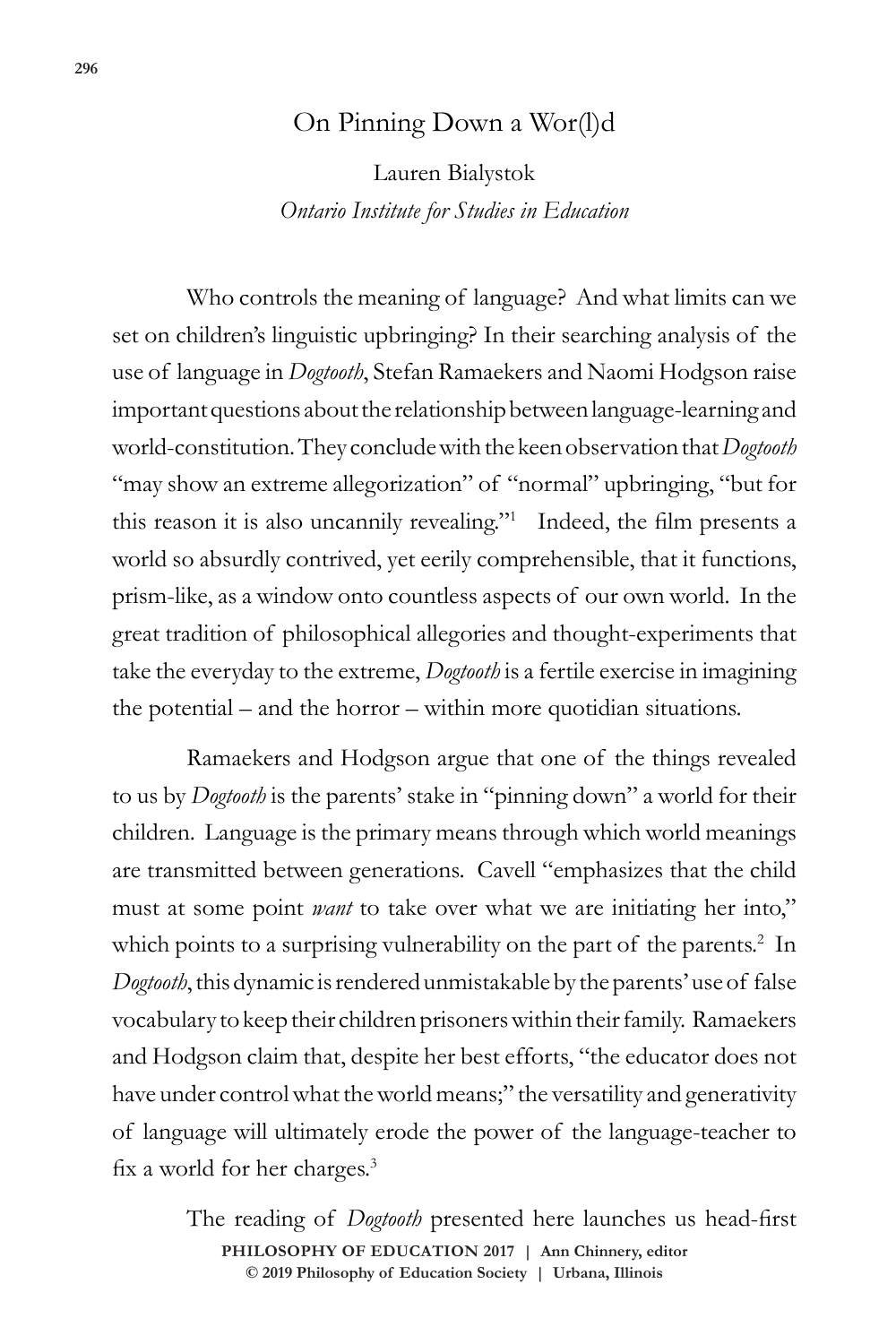into thorny questions of epistemology and philosophy of language. In the rest of this response I will sketch out a few possible implications and risks of this reading, especially in our so-called "post-truth" society.

Following Cavell and Wittgenstein, Ramaekers and Hodgson see language meaning as embedded within the mutual comprehension of language users, and as "forms of life" that exceed fixed concepts. For this reason, language-learning is more than initiation into semantic rules; it is initiation into the particular ontological vernacular of one's family or community, or what Wittgenstein called "language games." The parents in *Dogtooth* are similar to all parents in their use of language to construct a world for their children. They differ from other parents, however, in their esoteric definitions of words and their rigid control over the children's exposure to alternate meanings. Consequently, the children are initiated into a world without any sense of its contingency. As the authors say, "By pinning down language, the parents are seen to block out what Cavell terms 'the fierce ambiguity of ordinary language."<sup>4</sup> I take Ramaekers and Hodgson to be implying that all parents, to a modest extent, manipulate the world in order to mitigate their own vulnerability. We are typically uncomfortable with ambiguity, especially insofar as it reveals the tenuousness of parental authority.

Cavell's insistence on the ambiguity of ordinary language helps explain what is wrong, in part, with the parents' attempt to cut off their children from other forms of life. It is fallacious to believe, and dangerous to pretend, that one set of definitions can serve a human life in all its complexity. For Cavell: "On the basis of our early encounters with words, we go on in our further experiences to (learn to) 'project' those words into new contexts."<sup>5</sup> Yet this insight may be less useful in diagnosing what, if anything, is wrong with the words that the parents use within the closed circuit of their family conventions. If the children are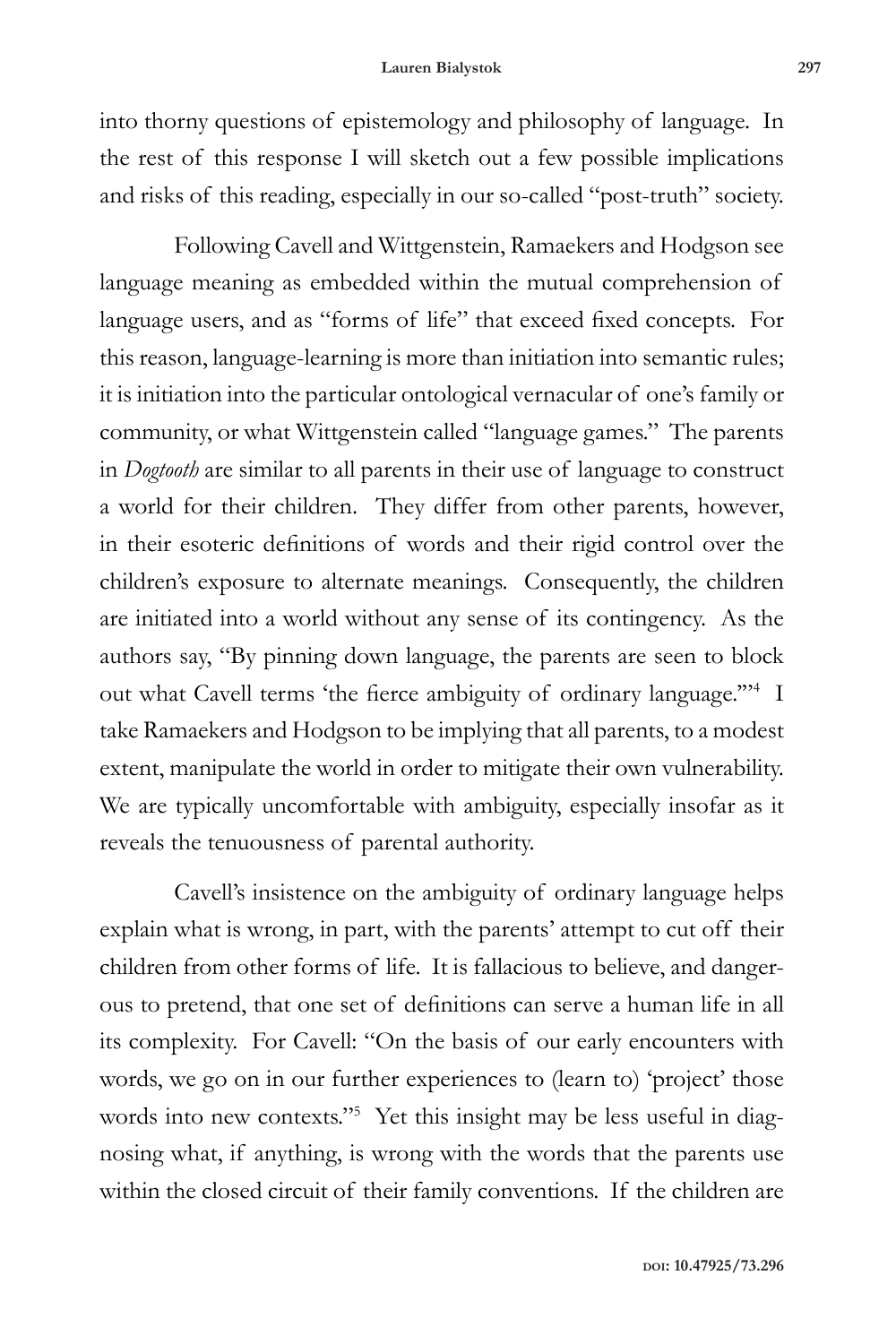successfully prevented from "projecting" their words into new contexts, what can we say about the definitions they have been given?

In his *Philosophical Investigations*, Wittgenstein says: "the use of [a] word stands in need of a justification which everybody understands."<sup>6</sup> If we take this "everybody" literally, however, the very flexibility of language is undercut; if no one could legitimately use a word in a way that some language users do not (initially) understand, language would indeed be fixed. What size community is necessary to confer a suitable justification on the use of a word? At what point do the conventions that legitimate linguistic usage become so eccentric that they constitute a "private language"?

In Cavell's neo-Wittgensteinian approach to language initiation, it seems all but impossible to assess whether things have been given correct names. We can easily say that the definitions given in *Dogtooth* are false from the perspective of our own linguistic conventions. We cannot, however, locate an objective standpoint from which we are able to say what is wrong with the parents' practices within the closed hermeneutic economy of their family. It is only Christina's importation of outside meanings that exposes the parents' language regime as incomplete. If the children were as thoroughly sheltered as the parents intended, the contingency of their world would not matter to them.

This leaves us in a confused position as spectators. Ramaekers and Hodgson note: "The misinformation is obvious. … But for the children, no such misinformation is taking place. For them, importantly, the words *cannot* mean just anything else."7 I am interested in the use of "misinformation" here, as well as what the authors mean when they assert that "[t]he parents give the children a 'false' account of the world."8 The question of epistemic authority is invoked and yet simultaneously diffused by such appraisals. While Ramaekers and Hodgson point out that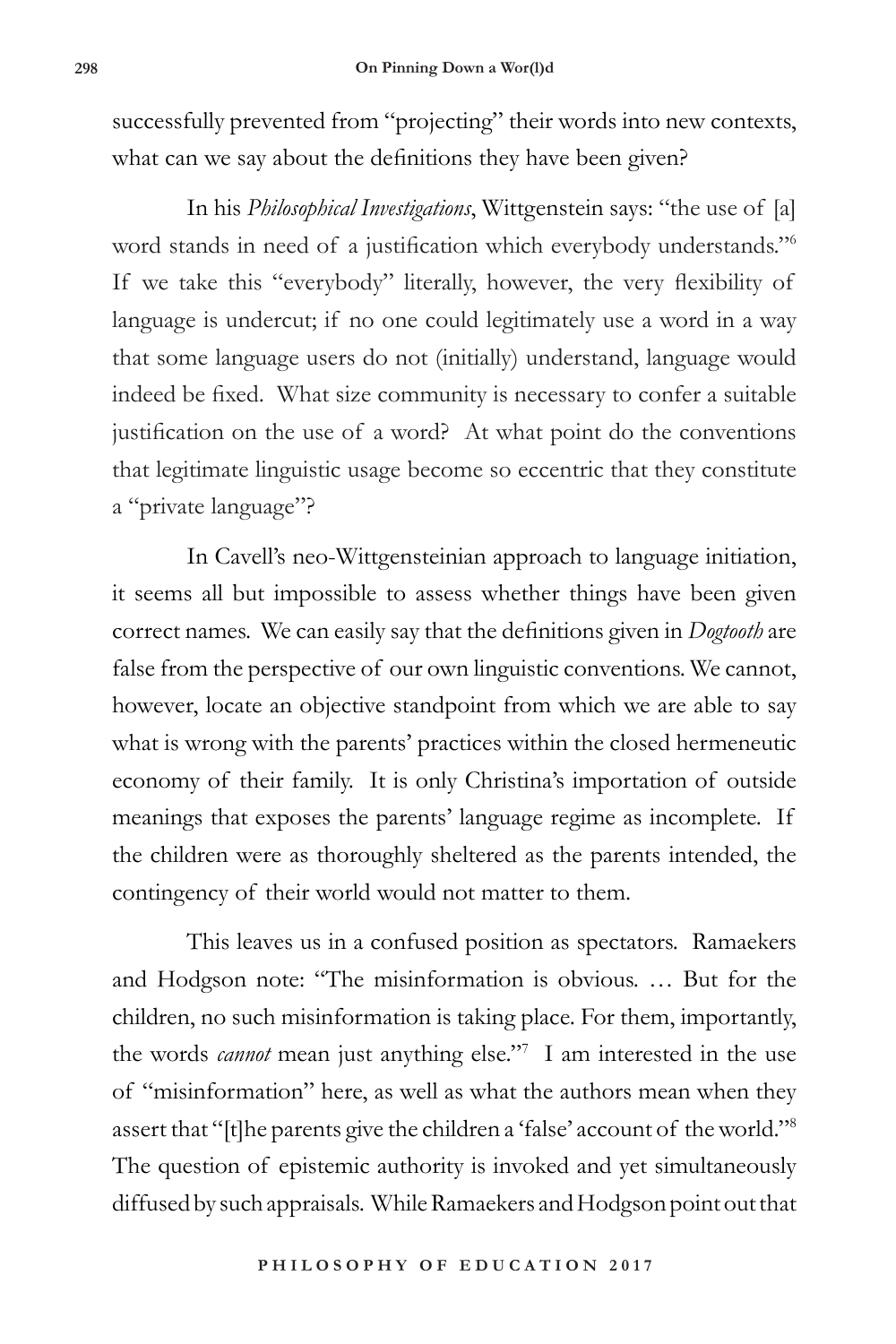"it is not necessarily, or always, clear who can claim authority for saying … this or that projection of a word into a new context … is correct,"9 we seem to be doing just that when we deny that a "zombie" is a "little yellow flower."<sup>10</sup> So can we say that the parents' definitions are "false"? Or only that they "are far removed from these words' ordinary use"?<sup>11</sup>

I am concerned about the implications of an overly flexible stance on these issues, especially in the present climate. Whereas the authors see *Dogtooth* as an allegory for a parenting culture that is too averse to risk, I propose to interpret it as a perhaps more foreboding allegory for the disavowal of verifiable knowledge and objective meaning. The parents are playing not "language games" but "propaganda games" with their children. Their motivation is perhaps, as suggested in the essay, to shelter themselves from the eventual loss of parental control, but the method is nonetheless deceitful. Political leaders, likewise, deliberately obfuscate truth, abuse linguistic meanings, and create a state of confusion and dependency in order to consolidate their own power. Rather than concluding that we are all embroiled in deceptions and ambiguities of this type, it seems politically urgent to assert that some words constitute the *real* world, and some words constitute only the projection of the puppeteers in Plato's cave.

If *Dogtooth* is intended to hold up a mirror to our non-fictitious lives, I want to entertain the thought that aspects of our present world are as dystopic as the thought-experiments philosophers and artists have conjured. When sizable portions of the population accept "fake news" as reality and are easily duped by "alternative facts," there is something much more sinister than innocuous ambiguity taking place. We must be able to critique meaning more robustly than merely by gesturing at convention, even (or especially) when those conventions go viral. Some definitions are not legitimate projections of linguistic meaning into other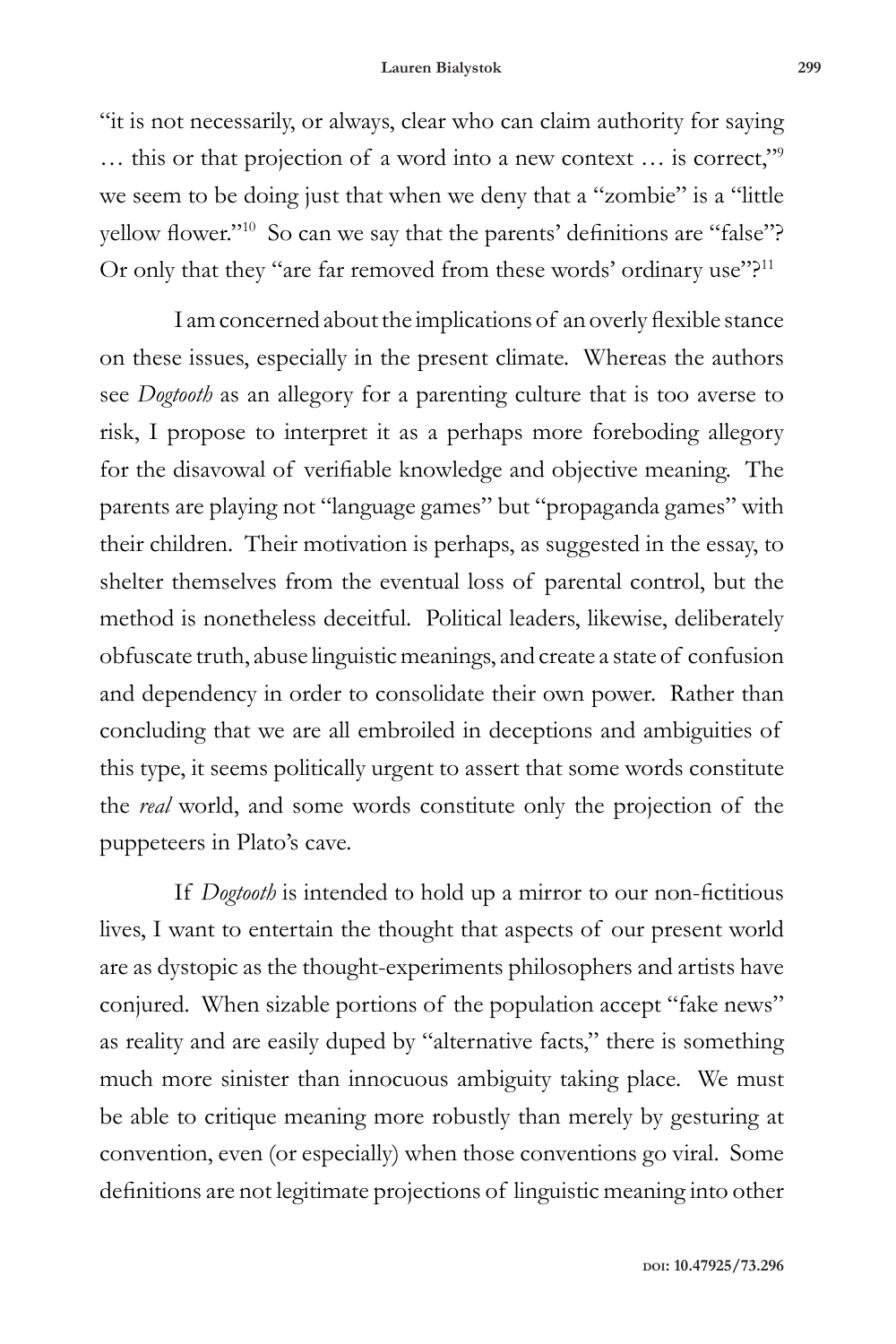contexts, but rather a private language popularized for the benefit of those in power.

The implications for education (and upbringing) are extreme. Ramaekers and Hodgson's observation about parental control indeed assumes even greater importance as we contemplate the ways that parents may themselves be deceived by larger webs of linguistic power, and inured to the healthy ambiguity of normal language. Consider the two million American children who are homeschooled, a large number of them by religious fundamentalist parents who deny evolution and climate change. To become complacent about Cavell's "identity of language and human life" is to risk sacrificing the verifiable world for whatever world children happen to be initiated into.<sup>12</sup>

Do all parents filter the world for their children, transmitting an onto-linguistic universe that they hope will be carried on? Certainly. Are all parents explicitly manipulative, or themselves deceived by other forces? No – and if we define linguistic truth only as the world-constituting meanings that are understood between particular parents and children, or a state and its citizens, we will have done a grave disservice to both education and democracy.

2 Ibid.

3 Ibid.

4 Ibid.

6 Ludwig Wittgenstein, *Philosophical Investigations*, 4th Ed., eds. and trans. P.M.S. Hacker and Joachim Schulte (Oxford: Wiley-Blackwell, 2009), 261.

<sup>1</sup> Stefan Ramaekers and Naomi Hodgson, this volume.

<sup>5</sup> Robert Mankin, "An Introduction to *The Claim of Reason*," *Salmagundi* 67 (1985): 66-89, 75.